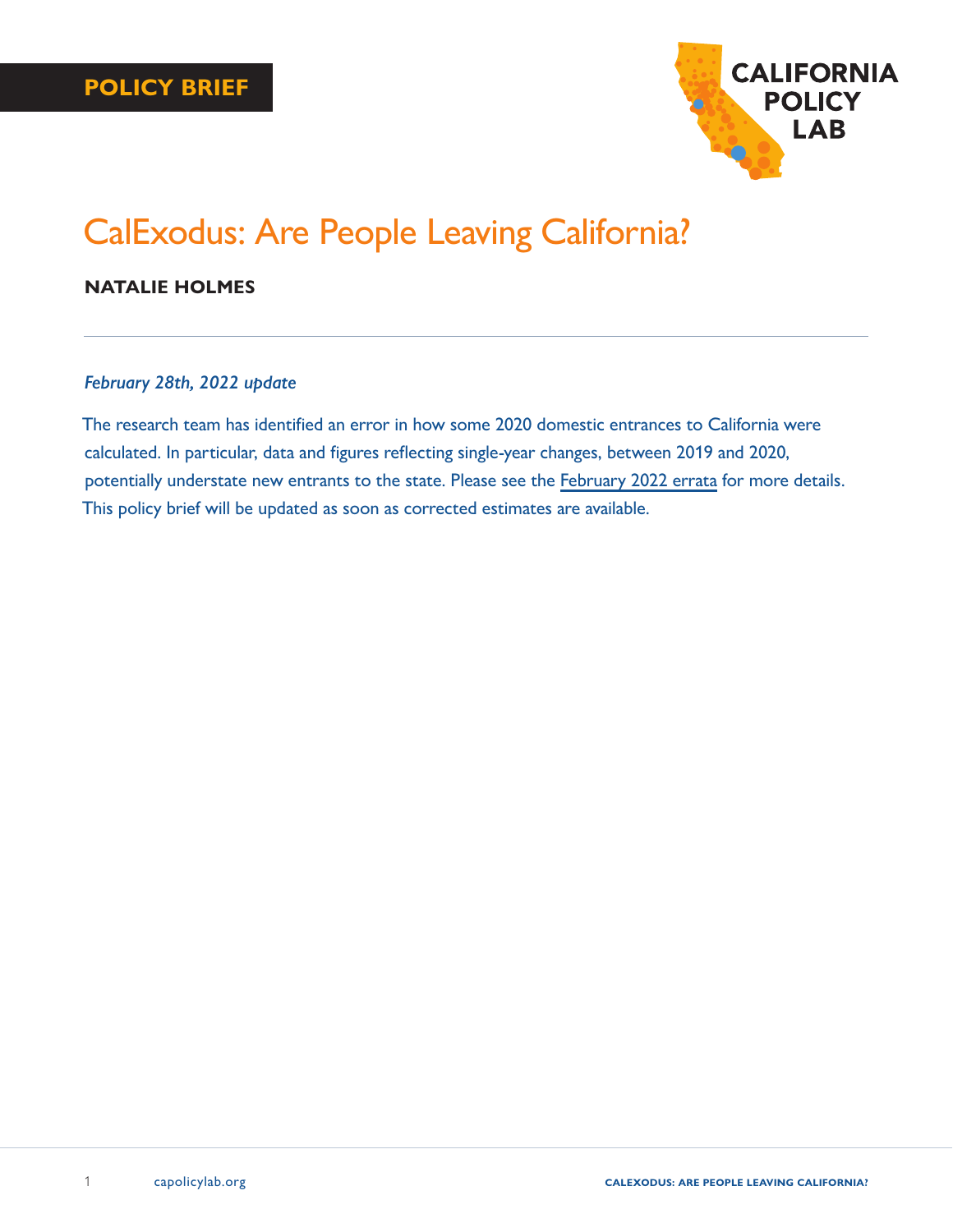

# CalExodus: Are People Leaving California?

### **NATALIE HOLMES**

Recent [news](https://www.latimes.com/california/story/2021-01-12/california-exodus-intensifying-retirees-musicians-teachers-actors) [reports](https://www.nytimes.com/2021/01/14/technology/san-francisco-covid-work-moving.html), preliminary [data,](https://www.zillow.com/research/2020-urb-suburb-market-report-27712/) and anecdotes suggest the COVID-19 pandemic is either causing or accelerating an exodus from California. There are many reasons Californians might move because of the pandemic. Faced with the prospect of indefinite remote work and school, some families have sought additional space or proximity to support networks. Others, out of work because of public health directives or weak demand for their services, have sought relief from high costs of living. The extent of any such exodus, and whether it proves to be temporary or permanent, is not yet clear — at least not in data sources traditionally used to quantify residential mobility. The stakes are high: significant population shifts could affect the size and composition of regional labor markets as well as rent and home values. Some fear that mass departures by the state's wealthy could reduce local and state tax revenues, potentially affecting the services governments are able to provide for years to come.

Using the University of California Consumer Credit Panel (UC-CCP), a new dataset containing residential locations for all Californians with credit history, we are able to track domestic residential moves at a quarterly frequency through the end of 2020.

## KEY RESEARCH FINDINGS

- We find no evidence of a pronounced exodus from the state.
- Drilling down, however, we find that net exits from the Bay Area have increased during the pandemic, particularly in San Francisco, where exits in the second through fourth quarters of 2020 were 31% higher than during the same period in 2019, and new entrances were 21% lower.
- Historically, the number of people leaving California tracks the number of people entering California, but this pattern deviated in Q4 2020, when 267,000 people left the state and only 128,000 entered.
- Despite concerns about tax revenue impacts, there is little evidence that wealthy Californians are leaving en masse.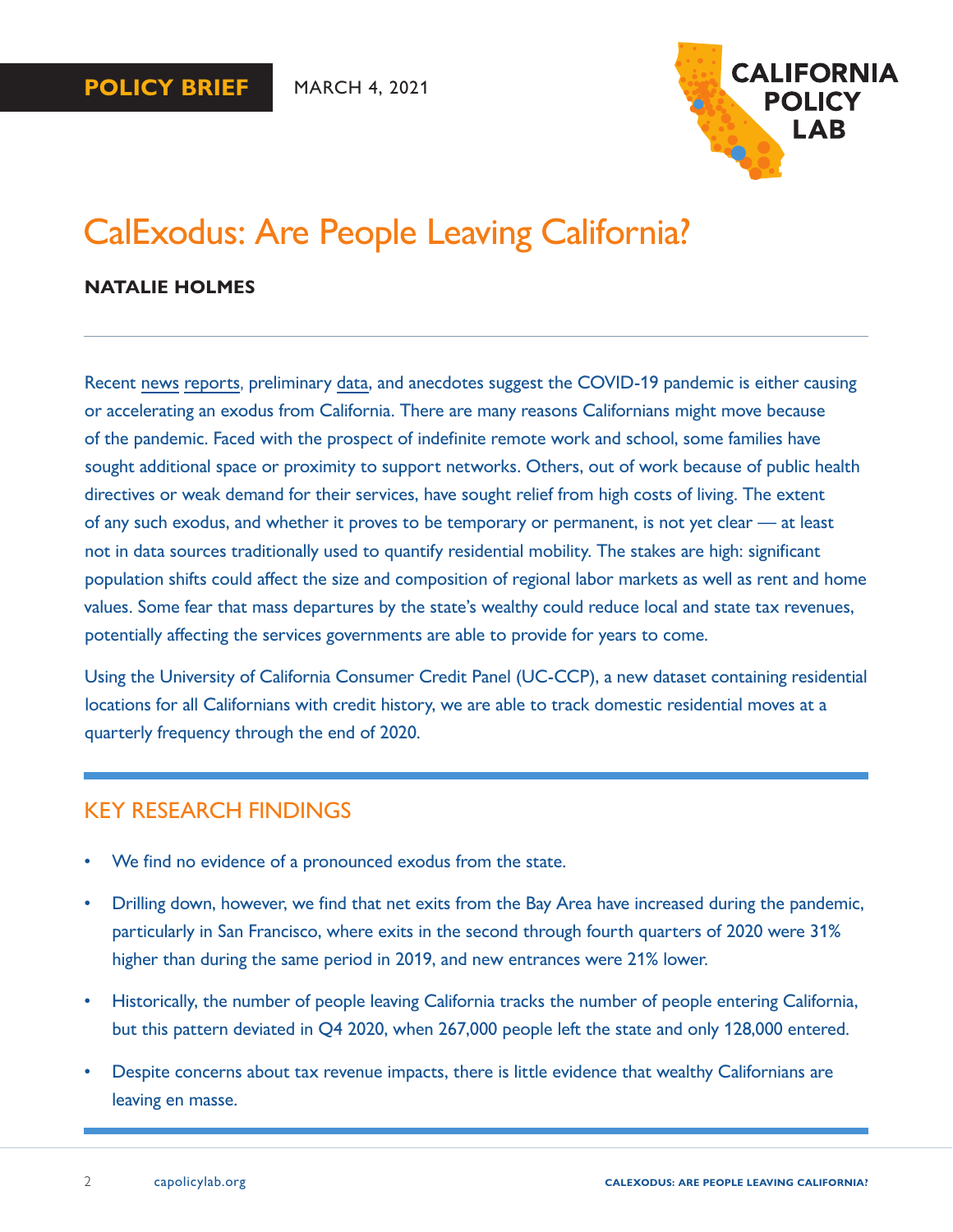## HOW IS THE PANDEMIC CHANGING STATEWIDE MOBILITY TRENDS?

First, the overall percent of Californians moving anywhere, either within California or out of California, each quarter has declined steadily since 2004 (the first year we are able to observe), from 6% to 4%, and has hovered around 4% since the end of 2014 (see Figure 1). This finding is consistent with other research documenting an overall decline in rates of residential mobility in the U.S. in recent decades.

Second, residential mobility is highly seasonal, with *reported*  moves in our data typically lowest in the first quarter and peaking during the third or fourth quarters of each year.

We expect a short lag between *actual* moves, when an individual moves locations, and *reported* moves, defined as the date when that move is reported to financial institutions and shows up in our data. In 2020, that seasonality was somewhat disrupted, perhaps because planned moves were delayed due to the pandemic. Statewide residential mobility was at its lowest during the second quarter, 14% lower than a year prior. Third quarter mobility in 2020 was 9% lower than in 2019. Mobility increased by 3% in the fourth quarter of 2020 compared to the prior year.





Source: California Policy Lab analysis of University of California Consumer Credit Panel (UC-CCP) data. Notes: A move is defined as having a different ZIP code in the next quarter. The data universe for this analysis is individuals in the UC-CCP with credit history. We cannot report people moving into or out of the state from outside the U.S.

Third, in most years the number of people leaving California closely tracks the number who arrive (see [Figure 2](#page-3-0)). In particular, these typically move in the same direction — if entrances increase, so do exits, and vice versa. The same pattern appears true through the third quarter of 2020, but deviates in the fourth quarter. While the number arriving in California appears to have decreased year-over-year in the second and third quarters, it is not markedly different

from changes we see in prior years. **In the fourth quarter, by contrast, exits and entrances clearly move in opposite directions. About 267,000 left the state in the fourth quarter, while just 128,000 moved in.**  Despite this, the peak *number* of departures in 2020 is on par with those in earlier years. In sum, we see no marked increase in exits, though entrances have slowed.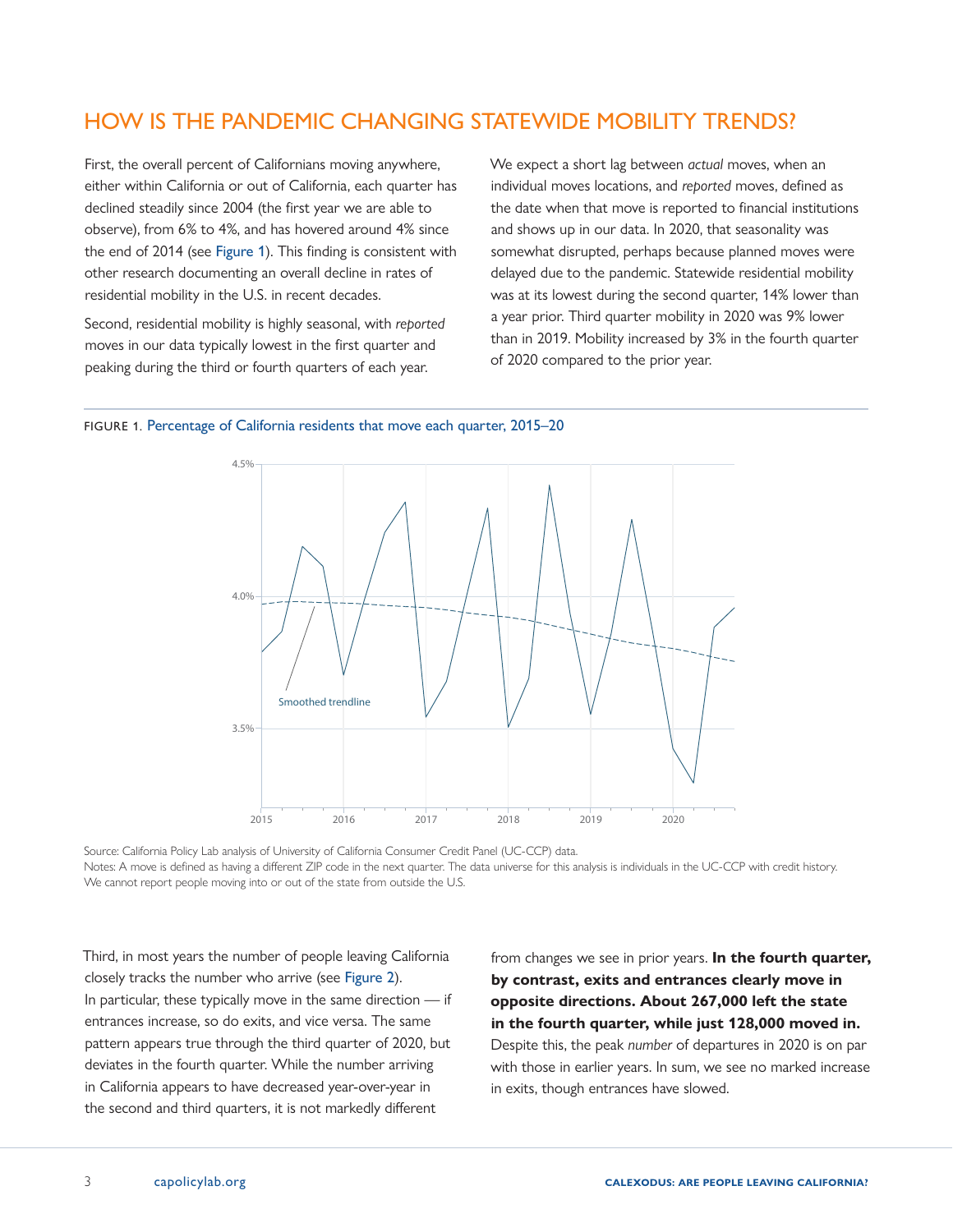#### <span id="page-3-0"></span>FIGURE 2. Number of people moving into and out of California each quarter, 2015–20



Source: California Policy Lab analysis of University of California Consumer Credit Panel (UC-CCP) data. Notes: A move is defined as having a different ZIP code in the next quarter. The data universe for this analysis is individuals in the UC-CCP with credit history. We cannot report people moving into or out of the state from outside the U.S.

Fourth, among those that do move, the share leaving the state — versus moving within the state — has grown only slightly since 2015, from 16% to 18% (see Figure 3).

This slight upward trend continued in 2020, with no marked increase.





Notes: A move is defined as having a different ZIP code in the next quarter. The data universe for this analysis is individuals in the UC-CCP with credit history. We cannot report people moving into or out of the state from outside the U.S.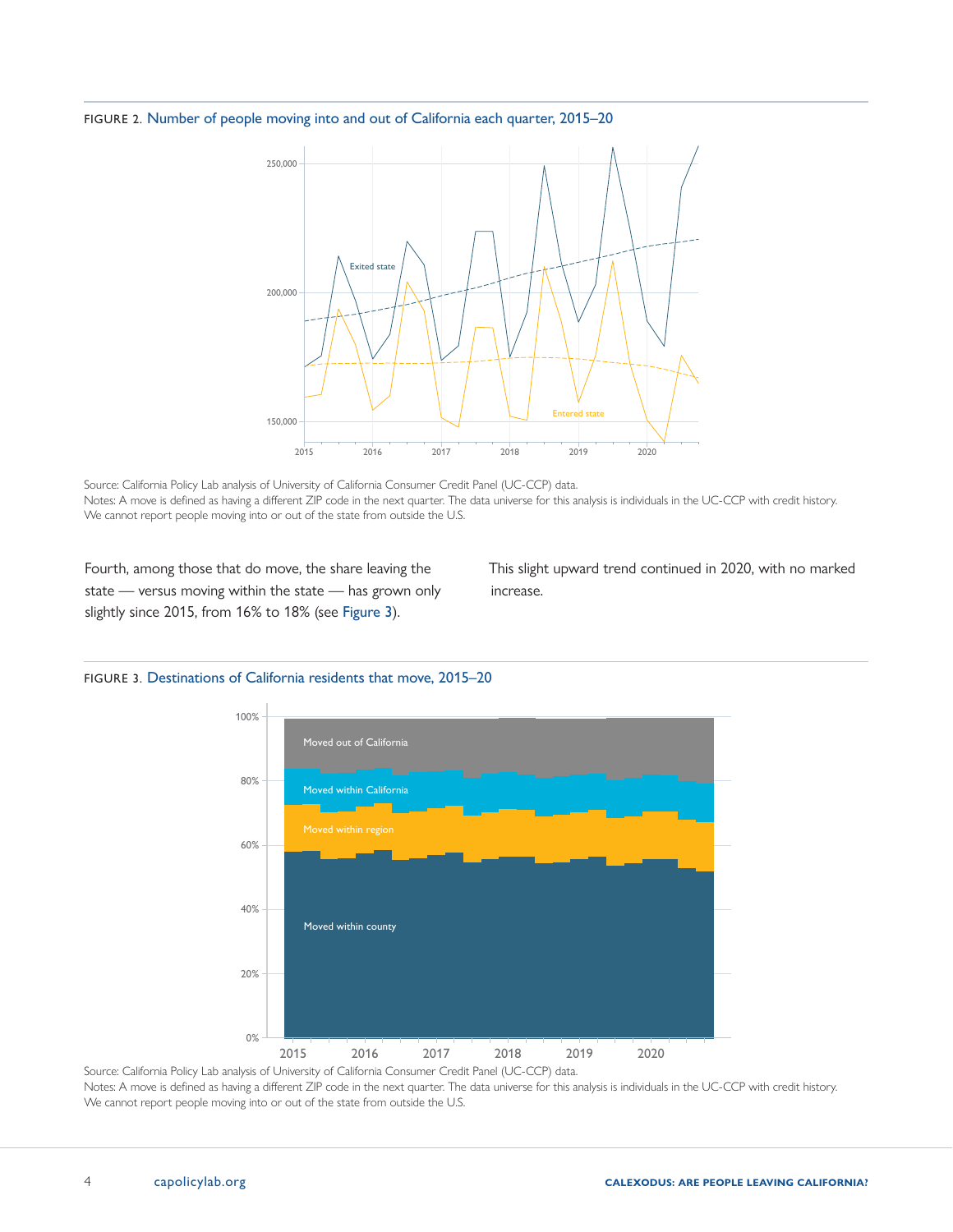<span id="page-4-0"></span>Fifth, the rates at which people exit the state from the wealthiest 10% of California ZIP codes, as well as the rates at which people move into those ZIP codes from out of state, have closely tracked patterns of mobility in the bottom 90% of ZIP codes (see Figure 4, below) over the past five years.

This pattern largely appears to have held during the pandemic. Note that, although the wealthiest 10% of ZIP codes saw departures relative to the prior year increase more than did the bottom 90% of ZIP codes, these changes still parallel each other.





Source: California Policy Lab analysis of University of California Consumer Credit Panel (UC-CCP) and 2015-19 American Community Survey (ACS) data. Notes: A move is defined as having a different ZIP code in the next quarter. The data universe for this analysis is individuals in the UC-CCP with credit history. We cannot report people moving into or out of the state from outside the U.S. The top 10% wealthiest ZIP codes are determined by median household income in the 2015-19 ACS.

## THE BAY AREA IS DIFFERENT

While our analysis reveals no obvious exodus from the state, the story is different in the 11-county Bay Area economic region, and San Francisco in particular. Net domestic exits from the Bay since the onset of the pandemic have increased 178% compared to pre-pandemic trends, reflecting both a 9% increase in departures and a 21% decrease in entrances in the last three quarters of 2020 relative to the same period in 2019.

**Deviation from prior trends is even starker in San Francisco, which has seen a 31% increase in departures and 21% decrease in entrances since the end of March 2020. Net exits from San Francisco increased 649%, from 5,200 to 38,800.**

The series of maps in Figure 5 show, in the top row, yearover-year changes in quarterly residential exits from a given county, and in the bottom row, year-over-year changes in quarterly residential entrances to a given county. In each of the last three quarters of 2020, San Francisco experienced the largest percentage increase in residential exits of any California county. Meanwhile, it experienced the largest percentage decrease in residential entrances of any county during the last two quarters of 2020, and was third-highest in the second quarter.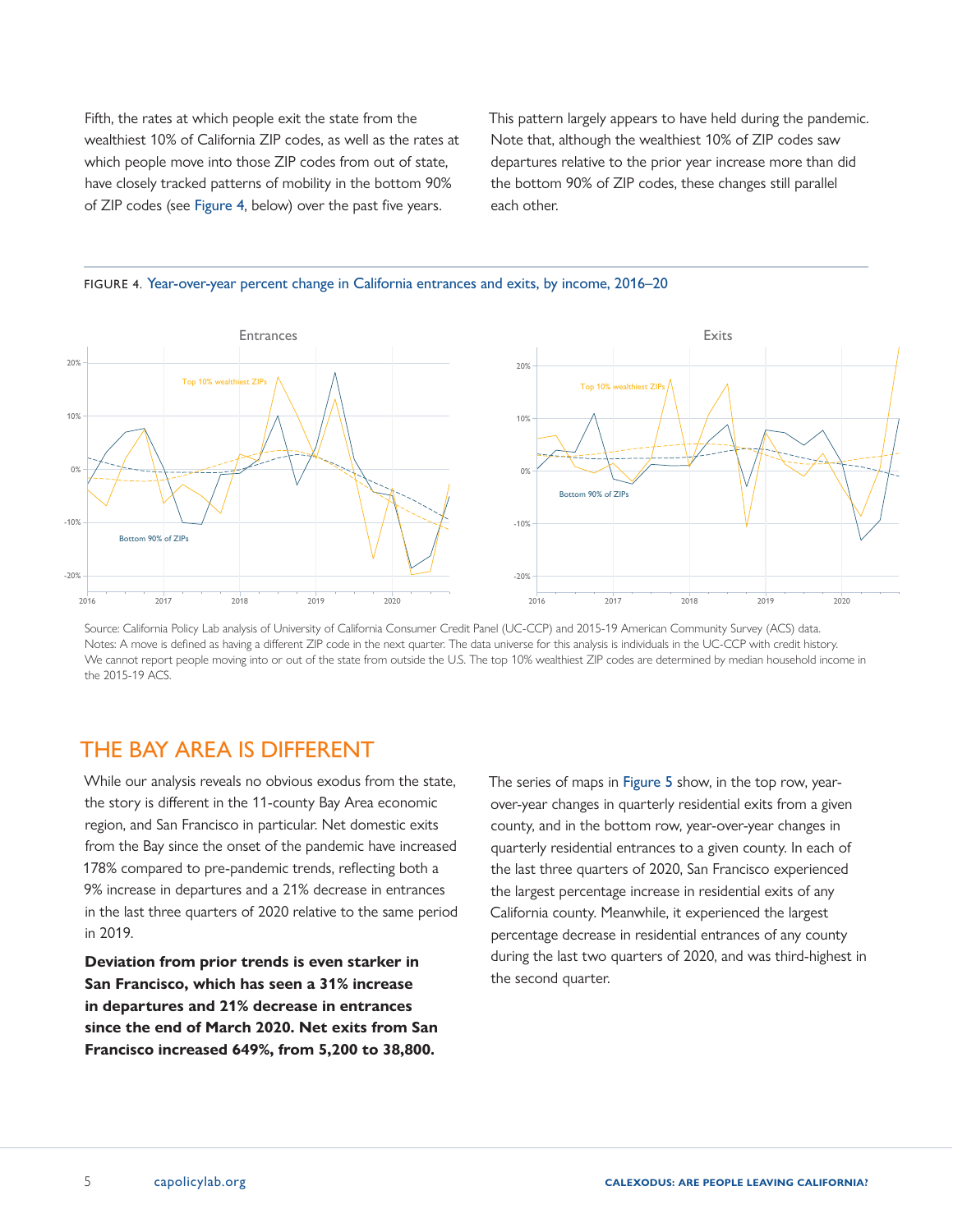

#### FIGURE 5. Percent change in county migration, compared to one year prior



FIGURE 6. Destinations of San Francisco residents that move, 2015-20

Source: California Policy Lab analysis of University of California Consumer Credit Panel (UC-CCP) data. Notes: A move is defined as having a different ZIP code in the next quarter. The data universe for this analysis is

individuals in the UC-CCP with credit history. We cannot report people moving into or out of the state from outside the U.S.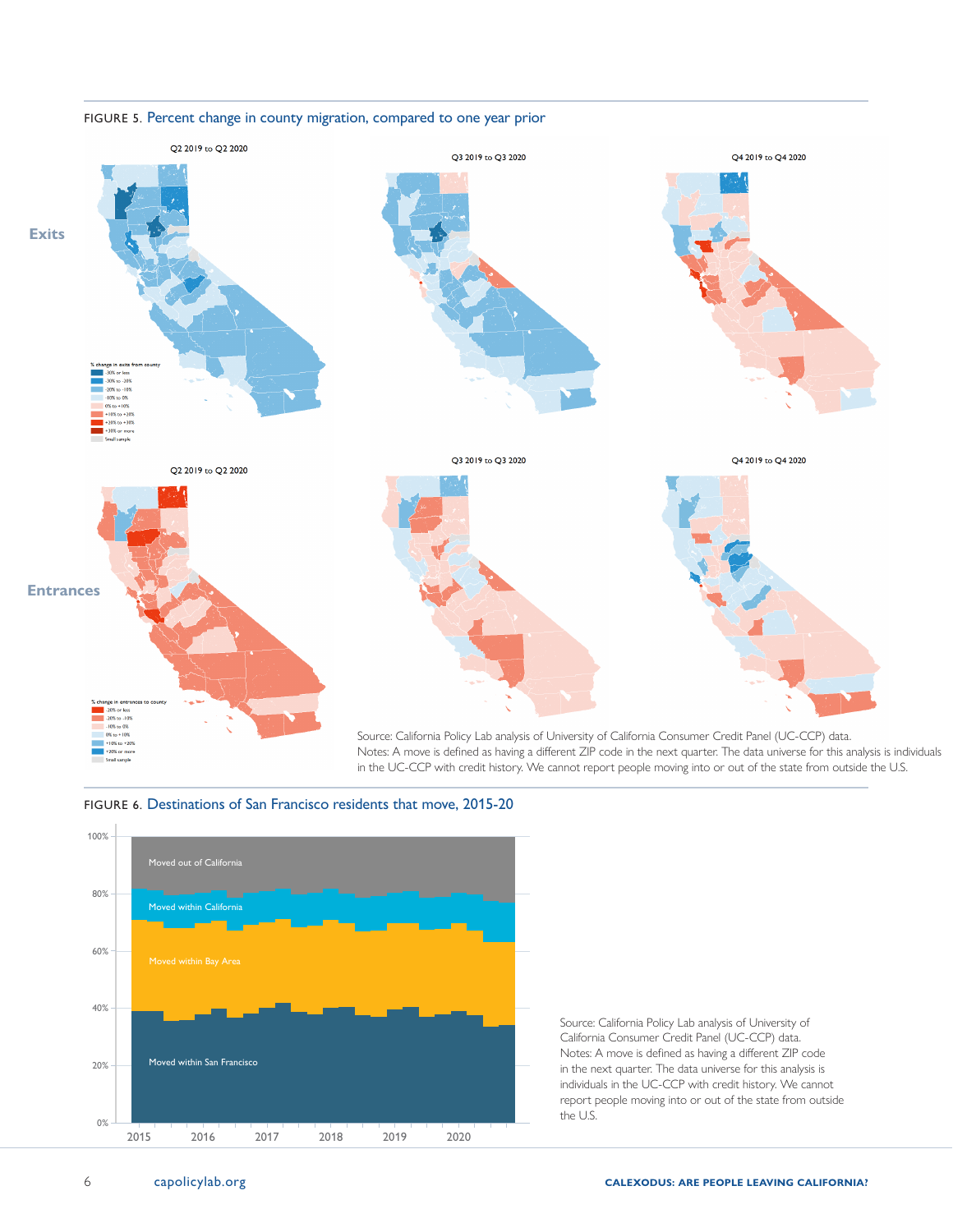Although net migration to the Bay Area and San Francisco has dropped since this time last year, most movers appear to be sticking close to home, with approximately two-thirds of San Franciscan movers remaining in the Bay Area economic region and nearly 80% remaining in the state (see [Figure](#page-4-0) 6). This is consistent with pre-pandemic patterns.

The patterns of *where* San Franciscans have been moving since the onset of the pandemic look largely the same as before COVID. The most common destinations continue to be Bay Area counties and urban centers in Southern California. [Figure](#page-4-0) 7 shows the destination counties of people moving from San Francisco each quarter over the past two years. The consistency underscores that the overall

distribution of destinations has not budged during the pandemic.

While overall patterns of where San Franciscans move do not appear to have changed during the pandemic, from the perspective of the *destination* counties in California, 2020 saw large swings in the number of Bay Area residents moving in. [Figure](#page-4-0) 8 shows the percent change in the number of Bay Area arrivals. The Sierras saw some of the largest increases in population coming from the Bay Area, particularly in the last quarter of 2020, when overall reported mobility during the pandemic was at its highest.





Source: California Policy Lab analysis of University of California Consumer Credit Panel (UC-CCP) data. Notes: A move is defined as having a different ZIP code in the next quarter. The data universe for this analysis is individuals in the UC-CCP with credit history. We cannot report people moving into or out of the state from outside the U.S.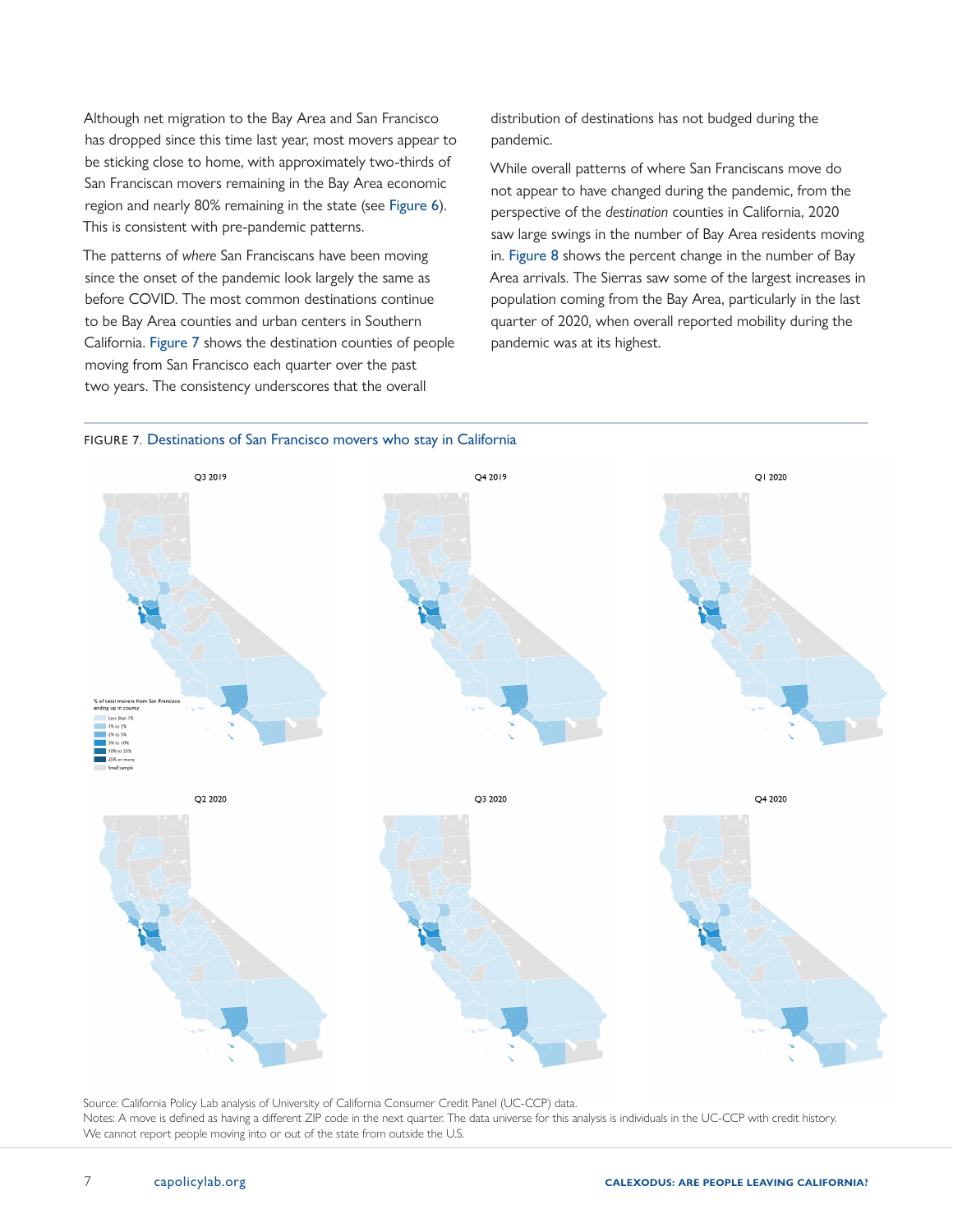#### FIGURE 8. Year-over-year change in number of county arrivals from Bay Area



Source: California Policy Lab analysis of University of California Consumer Credit Panel (UC-CCP) data. Notes: A move is defined as having a different ZIP code in the next quarter. The data universe for this analysis is individuals in the UC-CCP with credit history. We cannot report people moving into or out of the state from outside the U.S.

## **CONCLUSION**

Consistent with recent reporting, we find that people have left the Bay Area, and especially San Francisco, since the onset of the COVID-19 pandemic. They tend not to move far, but many Sierra counties are getting 50%+ more San Francisco in-migrants than in the prior year. This net loss of San Franciscans helps explain the dramatic decline in the city's rents in 2020: with fewer people competing for housing, landlords slashed rents to keep units occupied. Most movers have relocated within California, and the overall rate of exits from the state does not appear abnormally high — or indeed to have changed at all — relative to existing trends. Nor do exits originating from California's wealthiest ZIP codes appear to have changed in their relationship to exits from all other areas. Another, less-discussed trend is the pronounced decrease in new entrances to California's urban centers.

In short, to date the pandemic has not so much propelled people out of California as it has shifted them around within it. The absence of a pronounced exodus from the state

should come as a relief to people concerned about effects on state tax revenues. However, an important caveat is that because the top 0.5% of California taxpayers account for 40% of state income tax revenues, the choice of a single billionaire to leave the state could have an outsized effect on the state's coffers. Our analysis, although based on geographically granular data, cannot track the behavior of specific wealthy individuals. Local tax revenues, in particular sales tax and San Francisco's payroll tax on workers, may well experience swings in the coming year due to residential moves as well as documented changes in spending behavior.

While this analysis is able to quantify moves, it cannot tell us *why* people have chosen to move or remain where they are. Future planned analyses will investigate trends by housing costs, political affiliation, and exposure to wildfires and wildfire smoke.